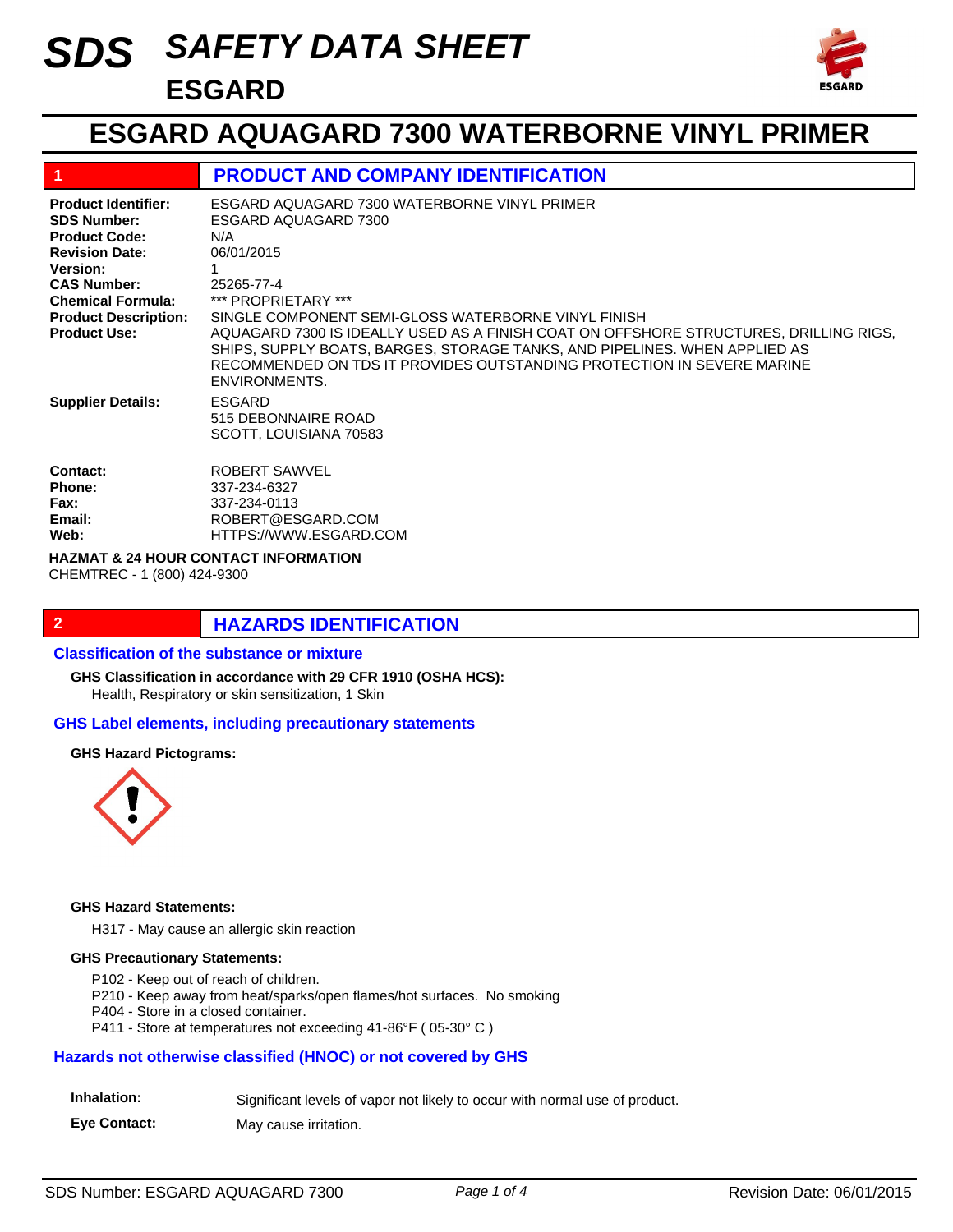#### **3 COMPOSITION/INFORMATION ON INGREDIENTS**

#### **Ingredients:**

| Cas# | % Chemical Name                                           |
|------|-----------------------------------------------------------|
|      | $7779 - 90 - 0$ 03-10% Phosphoric acid, zinc salt $(2:3)$ |

| 4                    | <b>FIRST AID MEASURES</b>                                                                                                                                                                                                                                                           |
|----------------------|-------------------------------------------------------------------------------------------------------------------------------------------------------------------------------------------------------------------------------------------------------------------------------------|
| Inhalation:          | Not a direct hazard if product is applied as recommended and used for intended purposes. If respiratory symptoms<br>should develop move personnel away from source of exposure and into fresh air.                                                                                  |
| <b>Skin Contact:</b> | Wipe excess material from skin with a cloth. Wash contaminated area of skin with a waterless skin cleanser once all<br>product is removed wash with soap and water. Should a waterless skin cleanser not be available wash skin for a<br>minimum of 15 minutes with soap and water. |
| <b>Eye Contact:</b>  | Flush with large amounts of water for a minimum of 15 minutes. If irritation persists seek medical attention immediately.                                                                                                                                                           |
| Ingestion:           | Not a direct hazard if product is applied as recommended and used for intended purposes. If ingestion should occur<br>seek medical attention immediately.                                                                                                                           |

**5 FIRE FIGHTING MEASURES**

| <b>Flammability:</b>       | None                           |
|----------------------------|--------------------------------|
| <b>Flash Point:</b>        | 205° F (96° C) PMCC            |
| <b>Flash Point Method:</b> | Pensky-Martens Closed Cup Test |
|                            |                                |

**Special Considerations:** Fire fighters should enter area wearing positive pressure respiratory protection.

Material will not burn until water has been evaporated. Container may rupture on heating. See section 10 for additional information.

| 6                                 | <b>ACCIDENTAL RELEASE MEASURES</b>                                                                                                                                                                                                                                                                                                                                                                                                                                                                                                                                                                                                                                                                                                                                                                          |  |
|-----------------------------------|-------------------------------------------------------------------------------------------------------------------------------------------------------------------------------------------------------------------------------------------------------------------------------------------------------------------------------------------------------------------------------------------------------------------------------------------------------------------------------------------------------------------------------------------------------------------------------------------------------------------------------------------------------------------------------------------------------------------------------------------------------------------------------------------------------------|--|
| <b>Personal Precautions:</b>      | No action should be taken that may involve personal risk. In the event of a spill immediately contact<br>upper management for final instructions. Keep unnecessary and unprotected personnel from entering.<br>Do not touch or walk through spilled materials. No smoking. Shut off and keep spilled product away from<br>all possible ignition sources. Avoid breathing and vapor or mist that may be produced. Ensure proper<br>ventilation. Don appropriate personal protective equipment before proceeding with any cleanup<br>(See section 8).                                                                                                                                                                                                                                                         |  |
| <b>Environmental Precautions:</b> | Avoid dispersal of spilled material and runoff from contacting soil, waterways, drains, and sewers.<br>Inform all relevant authorities if the product has caused environmental pollution to sewers, waterways,<br>soil, air, etc.                                                                                                                                                                                                                                                                                                                                                                                                                                                                                                                                                                           |  |
| Spill containment and clean up:   | Consult with management or proper authority to determine if cleanup may be conducted safely.<br>Avoid the use of any high powered or jet water stream that may spread the product. After donning proper<br>personal protective equipment (See section 8) transfer bulk of material into another container. Dilute<br>with water and mop up if product is water-soluble if not absorb any remaining residue with proper<br>absorbents such as earth or vermiculite. Do not use any combustible material as an absorbent. Sweep<br>up and dispose of as solid waste in accordance with applicable federal, state, and local regulations.<br>Contact a certified/licensed waste disposal company for proper disposal of waste. Absorbent material<br>may pose the same hazard (if any) as the spilled product. |  |

**See Section 1 for emergency contact information and Section 13 for waste disposal**.

- **FIGURE 12 IN STRUCK AND STORAGE** Avoid contact with skin and eyes. Observe good standards of industrial hygiene. Keep away from sources of ignition. Storage Temperature: 41-86°F ( 5-30° C ) Storage Precautions: Keep in closed containers away from heat and freezing. **Handling Precautions: Storage Requirements:**
- **8 EXPOSURE CONTROLS/PERSONAL PROTECTION**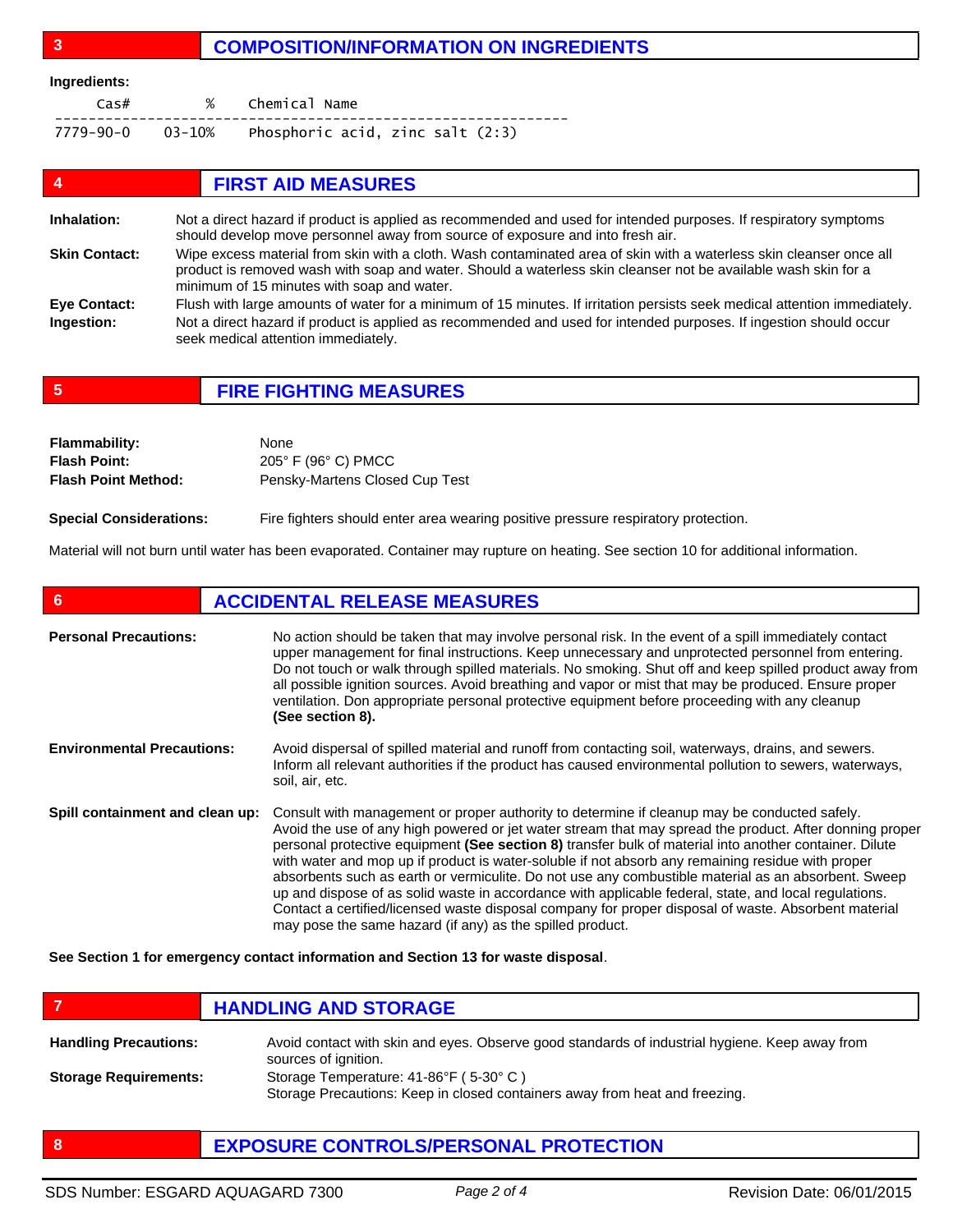Provide forced air ventilation when applying in confined spaces. HMIS PP, C | Safety Glasses, Gloves, Apron Respiratory Protection: Unlikely to be necessary. Use approved chemical filter respirator. Eyes: Use of safety glasses or chemical eye goggles is suggested. Hands: Use of non-natural and non-butyl rubber gloves is recommended. Skin: Use protective clothing. Use of pants, long sleeve shirt, and apron recommended when applying product **Engineering Controls: Personal Protective Equipment:**

**Exposure Limits:** Not determined.

**Always pratice good hygiene. Remember chemicals can transfer from your hands to things that may cause ingestion of product, e.g., food, cigarettes, etc. Always wash hands and skin thoroughly after coming into contact with product even if proper personal protective equipment was used.** 

| 9                                                                                                                             | <b>PHYSICAL AND CHEMICAL PROPERTIES</b>                                                          |                                                     |                                                                              |  |
|-------------------------------------------------------------------------------------------------------------------------------|--------------------------------------------------------------------------------------------------|-----------------------------------------------------|------------------------------------------------------------------------------|--|
| Appearance:<br><b>Physical State:</b><br><b>Spec Grav./Density:</b><br><b>Boiling Point:</b><br><b>Vapor Pressure:</b><br>pH: | Color can vary<br>Liauid<br>$(25^{\circ}C)$ : 1.38<br>$>$ 212°F (100°C)<br>Not determined<br>7.5 | Odor:<br>Solubility:<br><b>Flash Point:</b><br>VOC: | Mild Odor<br>Not water soluble<br>205°F (96°C) PMCC<br>41 gr/l (0.34 lb/gal) |  |
| <b>Volume Solids:</b>                                                                                                         | 41%                                                                                              |                                                     |                                                                              |  |

### **10 STABILITY AND REACTIVITY**

| <b>Chemical Stability:</b>       | Product is stable under normal conditions.                                                                                                                                                 |
|----------------------------------|--------------------------------------------------------------------------------------------------------------------------------------------------------------------------------------------|
| <b>Conditions to Avoid:</b>      | Exposed flames; high temperature sources; strong oxidizers                                                                                                                                 |
| <b>Materials to Avoid:</b>       | Strong Oxidizing Agents.                                                                                                                                                                   |
| <b>Hazardous Decomposition:</b>  | Combustion can produce a variety of compounds including oxides of sulfur, oxides of carbon, water<br>vapor, and unidentified organic and inorganic compounds - some of which may be toxic. |
| <b>Hazardous Polymerization:</b> | Will not occur.                                                                                                                                                                            |

**11 TOXICOLOGICAL INFORMATION**

LD50 (Animal/Oral): No data available

Possible Health Effects:

Eyes - Mildly irritating

Skin - Prolonged contact may cause skin irritation

Inhalation - Product is unlikely to present any significant hazard during normal of product use at ambient temperature. Should product be sprayed and inhaled due to the lack of personal protective gear or proper ventilation pulmonary abnormalities could occur.

Ingestion - Ingestion of this product is not a health hazard likely to arise when using and applying product correctly and for intended use.

**12 ECOLOGICAL INFORMATION** 

No data available

**13 DISPOSAL CONSIDERATIONS**

Product, waste, and any materials that may have been used if a spill occurred should be disposed of via an authorized waste disposal contractor in accordance with all local, state, and federal regulations. You may call Esgard to discuss the possibility of returning waste, expired product, and contanimated materials to Esgard for a fee.

**14 TRANSPORT INFORMATION**

Non-hazardous for air, sea, and road freight.